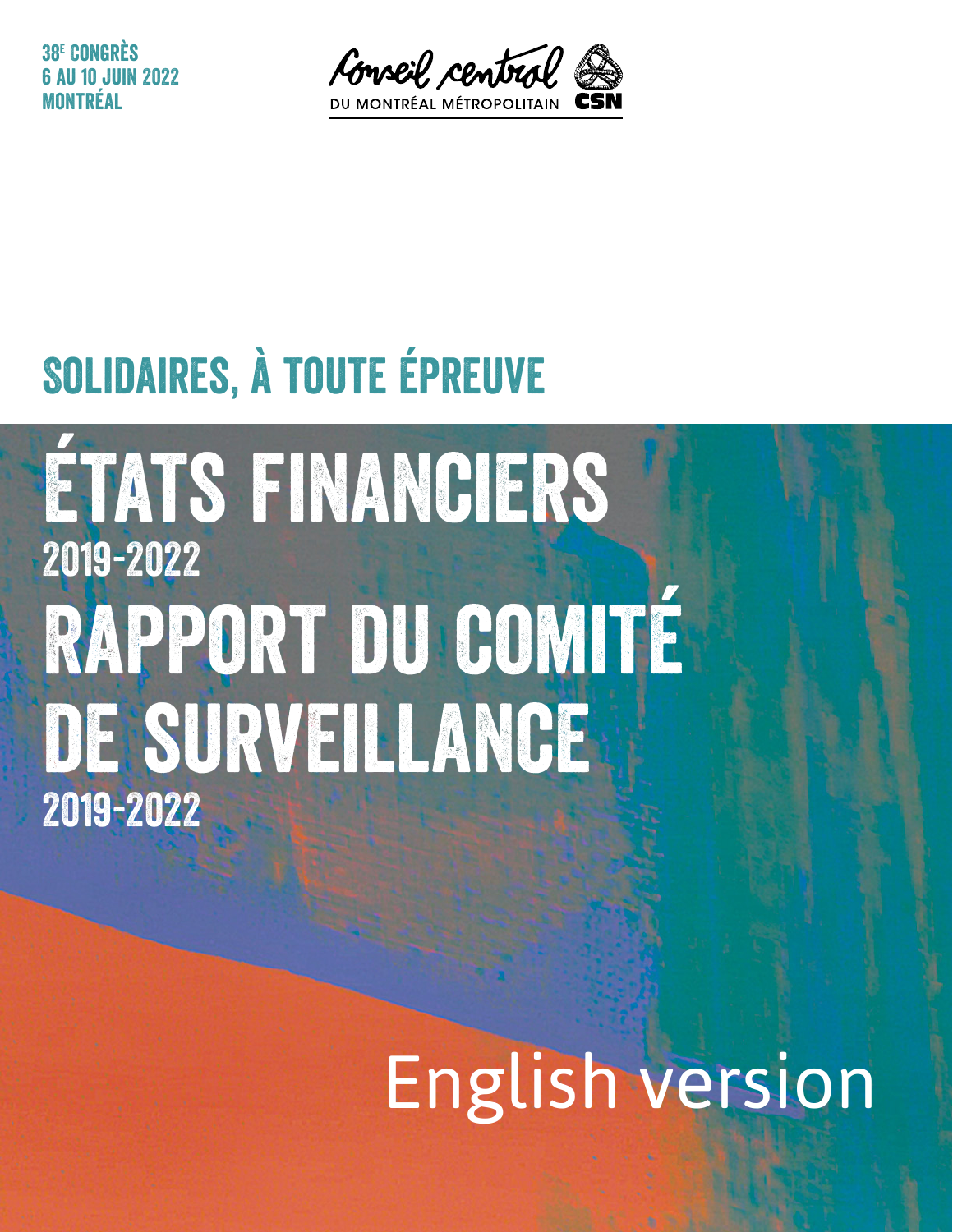## **Introduction**

The 2019–2021 financial period for the Conseil central du Montréal métropolitain–CSN ended with a surplus of \$1,471,505, while the budget had forecast a deficit of \$126,879. A detailed reading of the financial statements will allow us to explain the deviations that occurred.

The budget assumption planned for a review of our practices and structures following the loss of members during the 2017 round of public-sector bargaining and the impact of abolished positions on the work team. This review had to be postponed due to the pandemic and the health measures that affected the economy.

#### **Revenue**

The pandemic led to a drop in active members, mainly in the private-sector federations:

- CSN–Construction -10%
- Fédération du commerce -25%
- Fédération de l'industrie manufacturière -8%
- Fédération nationale des communications et de la culture -11%

On the other hand, the number of public-sector federation members either was stable or increased:

- Fédération des professionnèles +3%
- Fédération de la santé et des services sociaux +7%

Despite this drop in 2020, with the lifting of the health measures in 2021, the CCMM– CSN re-established its number of active members in the private sector, maintained the increase in members in the public sector, and welcomed 17 newly certified unions. At the end of the mandate, revenue from per capita dues was \$7,220,132, i.e. slightly above the budget estimate.

#### **Expenses**

Health measures and measures implemented by the CSN monitoring committee decreased operating expenses since reimbursement policies do not cover telecommuting expenses. In addition, the good health of the pension plan reduced benefits-related expenses for members with political leadership roles and with administrative roles.

#### Political leadership

Political leadership expenses were \$2,050,664, i.e. 15.6% below the budget estimate. Savings related to the President's benefits are the result of the union leave agreement. However, the change of elected members in the roles of Secretary, Treasurer, and 2nd Vice-President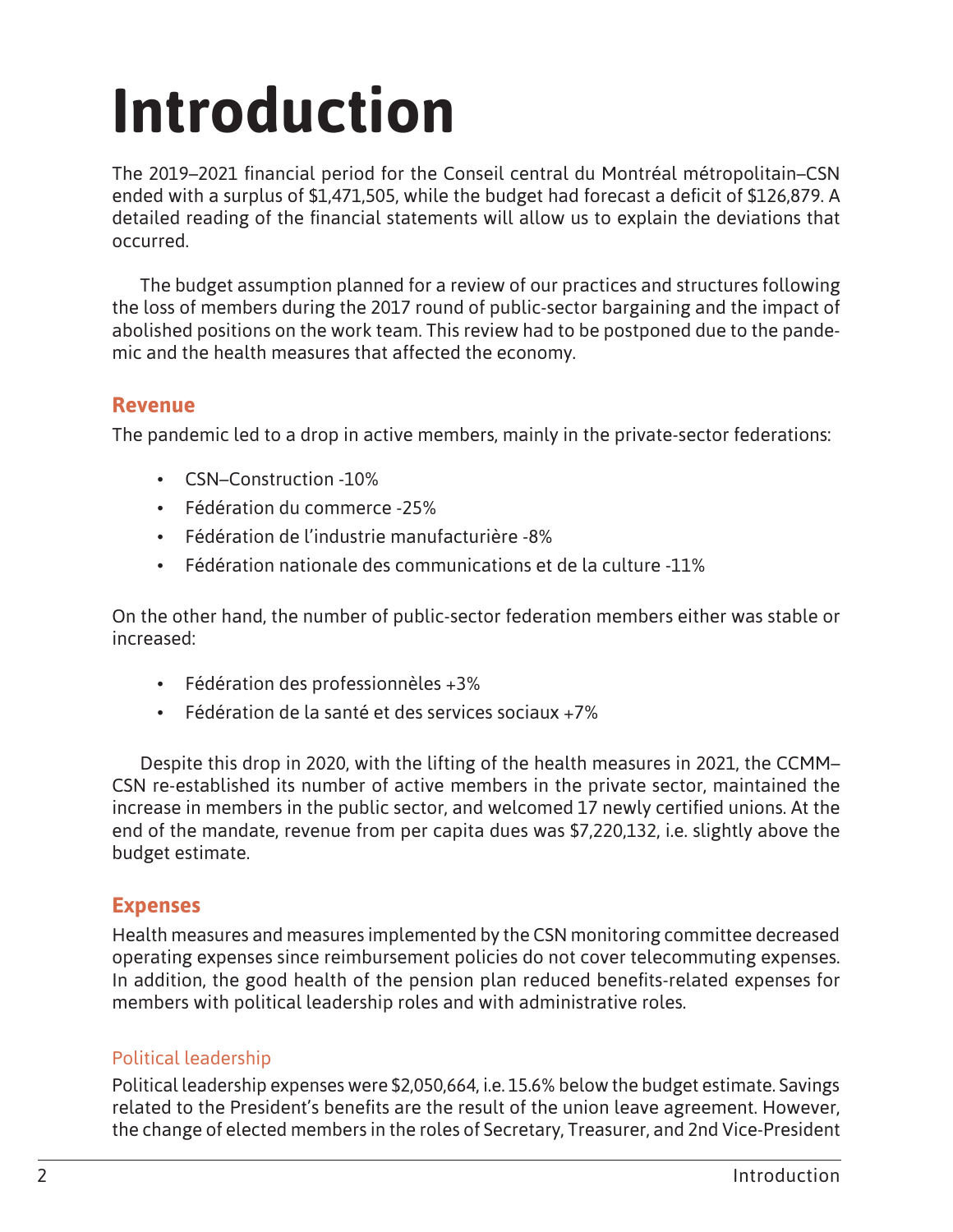led to non-recurring additional expenses. For union committee meetings and confederal council meetings, travel and operating expenses were much lower since meetings were held by video conference during the pandemic. The choice to hold a green Convention and use CSN resources (computer graphics) allowed for savings of \$140,000 as compared to the budget estimate. In 2019, one elected member and one union adviser went to Nunavik and Eeyou Itschee Baie-James; in addition, the CSN paid for one more adviser to be part of the delegation in 2021.

Lastly, the amount of donations was less than the proposed budget; the CCMM–CSN responded to demands based on its policy.

#### Core duties

Expenses related to core duties were \$385,482, i.e. 50.7% below the budget estimate. These expenses were lower than expected due to the health measures prohibiting gatherings, which greatly affected the costs of political and regional action, areas of struggle, and committees. For union training, we had to adapt to offer services virtually instead of in person. The CCMM–CSN was the first central council to hold training by video conference. There were structural savings with regard to union information since Unité is now fully digital. Special, non-budgeted publication costs were related to publishing the book, Pour une sortie de crise verte, sociale et démocratique [Coming out of the pandemic in a green, social, and democratic manner].

#### Administrative roles

Expenses related to administrative roles were \$3,375,604, i.e. 18.4% below the budget estimate. Non-recurring savings occurred due to the fact that an adviser role was vacant for a long period due to the lack of staff on the recall list. Recurring savings occurred with regard to printing and mailing costs, for which \$134,000 was saved when mailings became digital. Administration fees are also lower as a result of using the CSN payroll service for activists instead of the "Employer D" service from Desjardins (to reimburse taxable expenses).

#### **Changes in net assets**

The revaluation of the pension plan following the restatement on December 31, 2018, affected the unallocated balance, going from a deficit of \$308,047 to a surplus of \$872,153. This new initial unallocated balance, the surplus of \$1,471,505 for the 2019–2021 period, and the gains from the revaluation of the pension plan add up to \$3,265,258 for the unallocated balance on December 31, 2021. This surplus will allow the central council to have fiscal flexibility to react to unforeseen events in an uncertain economy.